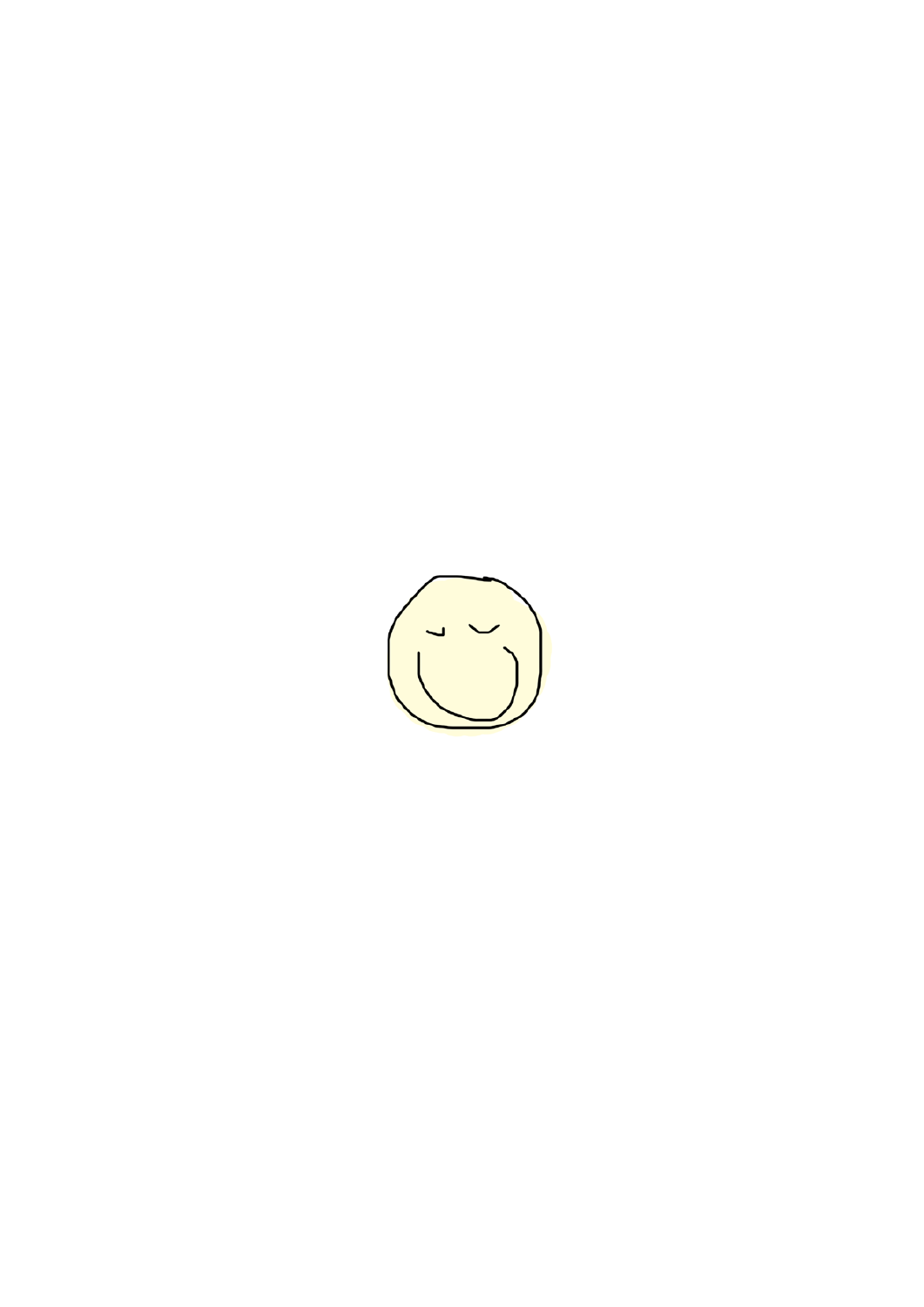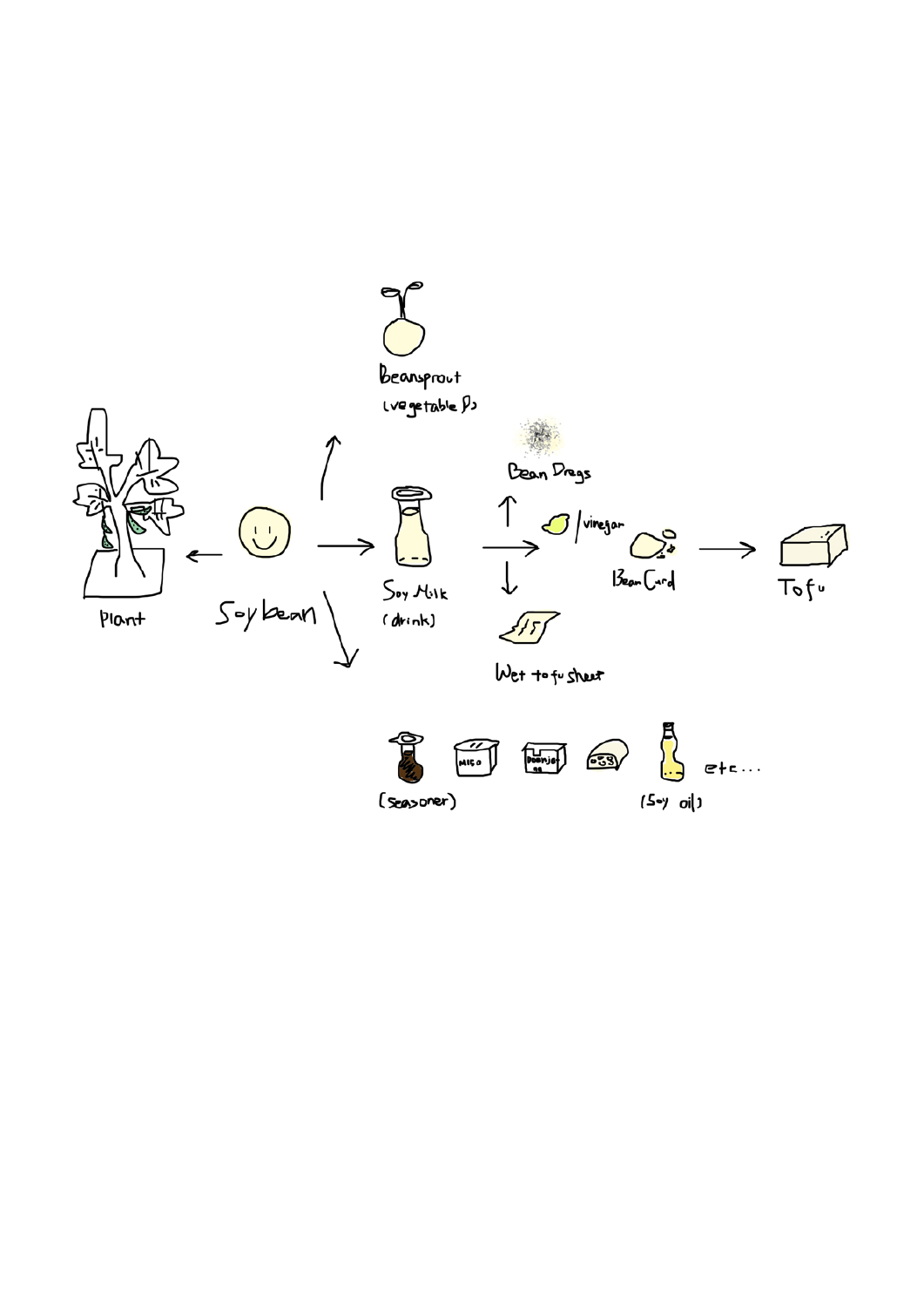# lveqetable P3

### **Bean sprouts?**

Humidity makes soybean germinate Ingredient: soybeans and water

- 1. soak dried soybeans into water (above soybeans)
- until they all grow big and well rounded hot room temperature: 4ish hour
	- cold room temperature: 6ish hour
- 2. take the beans out and put into a container (has holes to let air in)
- 3. pour a bit water, do not drown the beans, otherwise they will rot
- 4. put in a dark place (the sunshine will make the sprout bitter)
- 5. keep them humid and check frequently
- 6. after 2-3 days, harvest!

Ps: the bean sprouts can also be used to grow your own soy.





### **Soymilk?**

Soymilk is soybeans and water mixed and boiled Ingredient: soybeans and water



- 1. soak dried soybeans into water
- 2. take them out and blend with water,
- until the juice goes very smooth without visible chunks 1 portion of soybeans : 2.5 portion of water (the proportion is not fixed, the less water the thicker)
- 3. remove the floating foam to avoid the flood
- 4. high heat until boiling, then turn into small heat for 3-5 minutes

5. sieve the liquid, again - the smaller the sieve the smoother the quality

6. enjoy the soy milk

The waste made during the process can be used for soy cake, soya yogurt (see below) and so on. You create.

Ps: the same goes for almond/oat/coconut/rice… milk, but they do not need to be heated, only cold blending.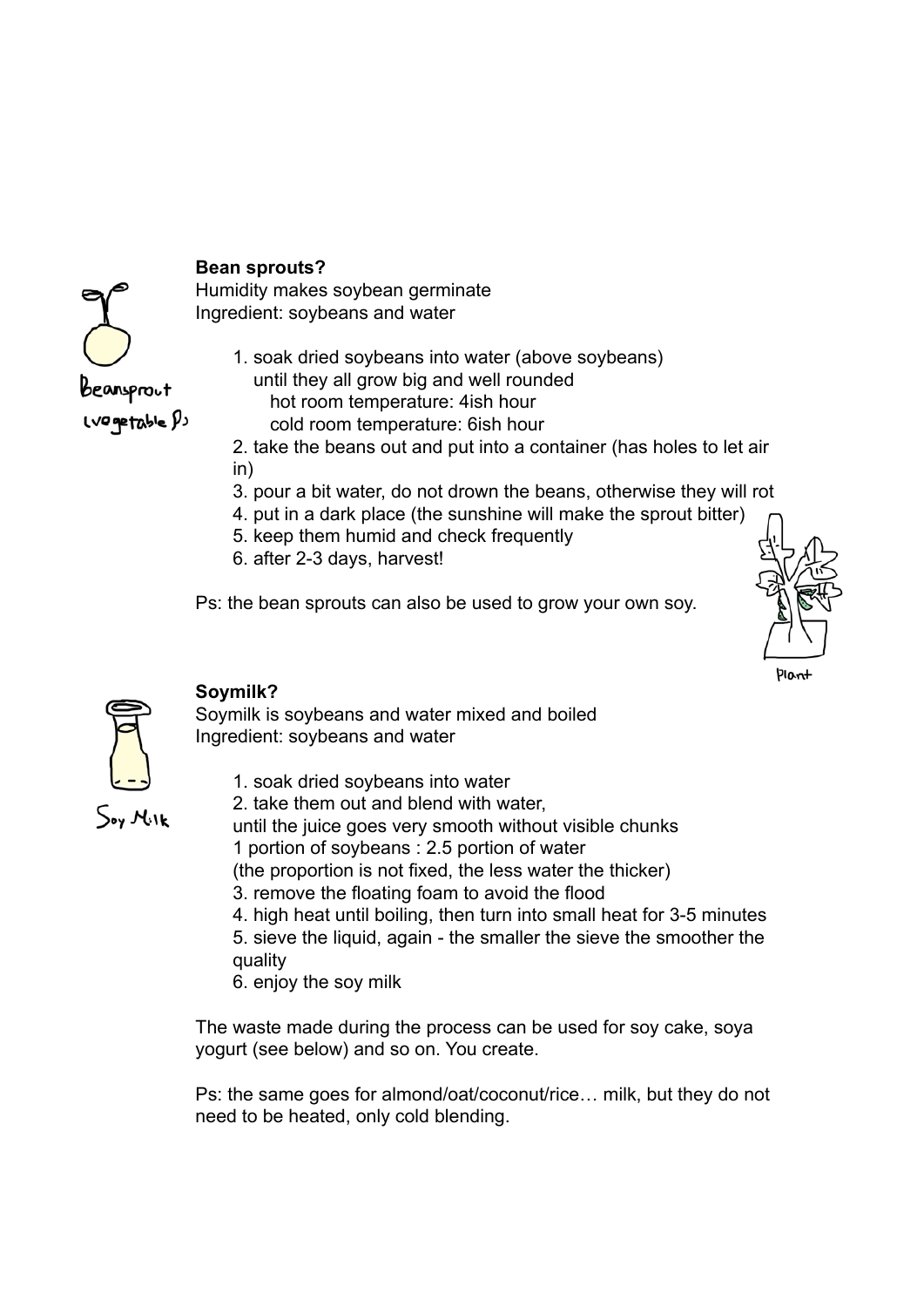

### **Soymilk skin?**

Soymilk skin is the layer created by hot soymilk encounters cold air Ingredient: soymilk

Soymilk skin

1. heat up soymilk without boiling

2. after 3-5 minutes, there will be a thin layer of soy milk skin on top of the soy milk

3. wait for few more minutes until it gets thicker and carefully take them off

4. tada, soy milk skin



# **Tofu?**

Tofu is the next step of soymilk. It needs acid in order to create chemical reaction with protein and become solid

Ingredient: soymilk, lemon

1. heat up soy milk until boiling and then turn off the heat for 2-3 minutes (70-80 degree)

2. squeeze out lemon juice (500g soy: 2 lemons) and mix with half amount of water

3. pour them into the warm soy milk (70-80 degree) in 2-3 times and stir gently

4. keep the temperature the same, now you can see the coagulation.

5. let it calm for 10 minutes with warm temperature but not boiling.

6. put a cotton cloth on a colander, and a pot underneath for left over water

7. pour the coagulated soy milk into the colander and warp it with the cloth.

8. put weight on the whole tofu and wait around 1 hour, the longer the firmer, check in between and customize your own.

9. time is up, enjoy your tofu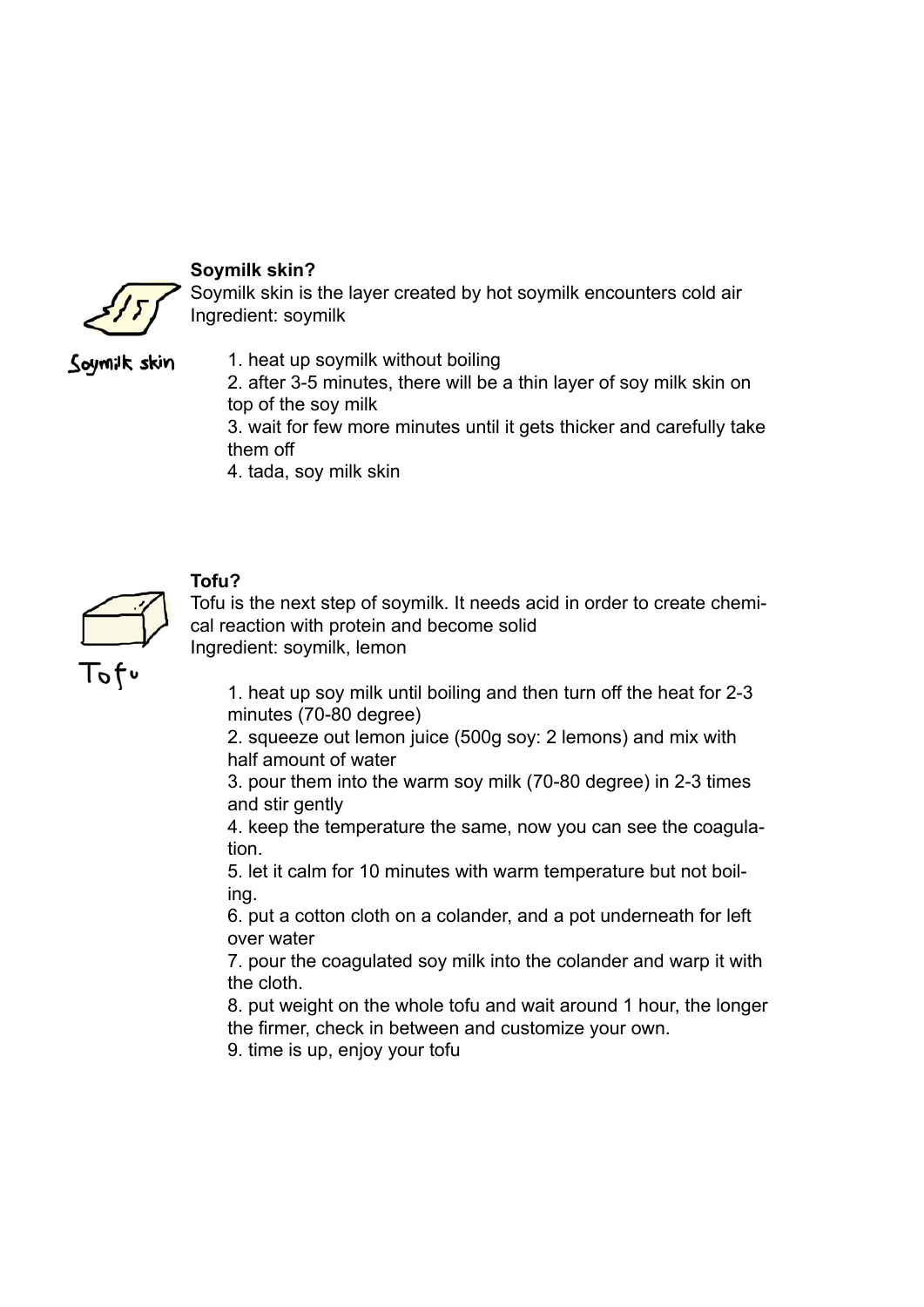# **Soy yogurt?**



The theory of soy yogurt is similar with tofu, not boiling but using chill stems to provide probiotics.

Ingredient: soymilk, tofu (or cooked soy curd), lemon, chili steams, hot water

1. blend tofu (cooked fine soy curd), soymilk, lemon juice and hot water together. The tofu or bean curd is the main ingredient, soymilk and hot water should be the same proportion, small amount lemon juice (half or quarter of a lemon)

2. take off the stems from chills and put on top of the yogurt

3. put at temperate room temperate and wait around 4 hours until coagulation.

4. now, here you go - soy yogurt



## **Soy oil?**

The oil comes from pan-fried soybeans Ingredient: soybeans

- 1. soak dried soybeans until well-rounded
- 2. boil them until cooked and take them out
- 3. remove the skins (the waste can go for composing/fried snacks and so on, you create)
- 4. slow pan fry until totally dried
- 5. grind them into powder

6. pinch with tiny amount of water to be humid, and punch the "dough" for 20-30 minutes

- 7. put the punched "dough" into a fine cloth, and squeeze it out
- 8. the floating yellowish part is soy oil!!

The pan-fried soybeans can be a snack, but try not to eat them all while cooking ;)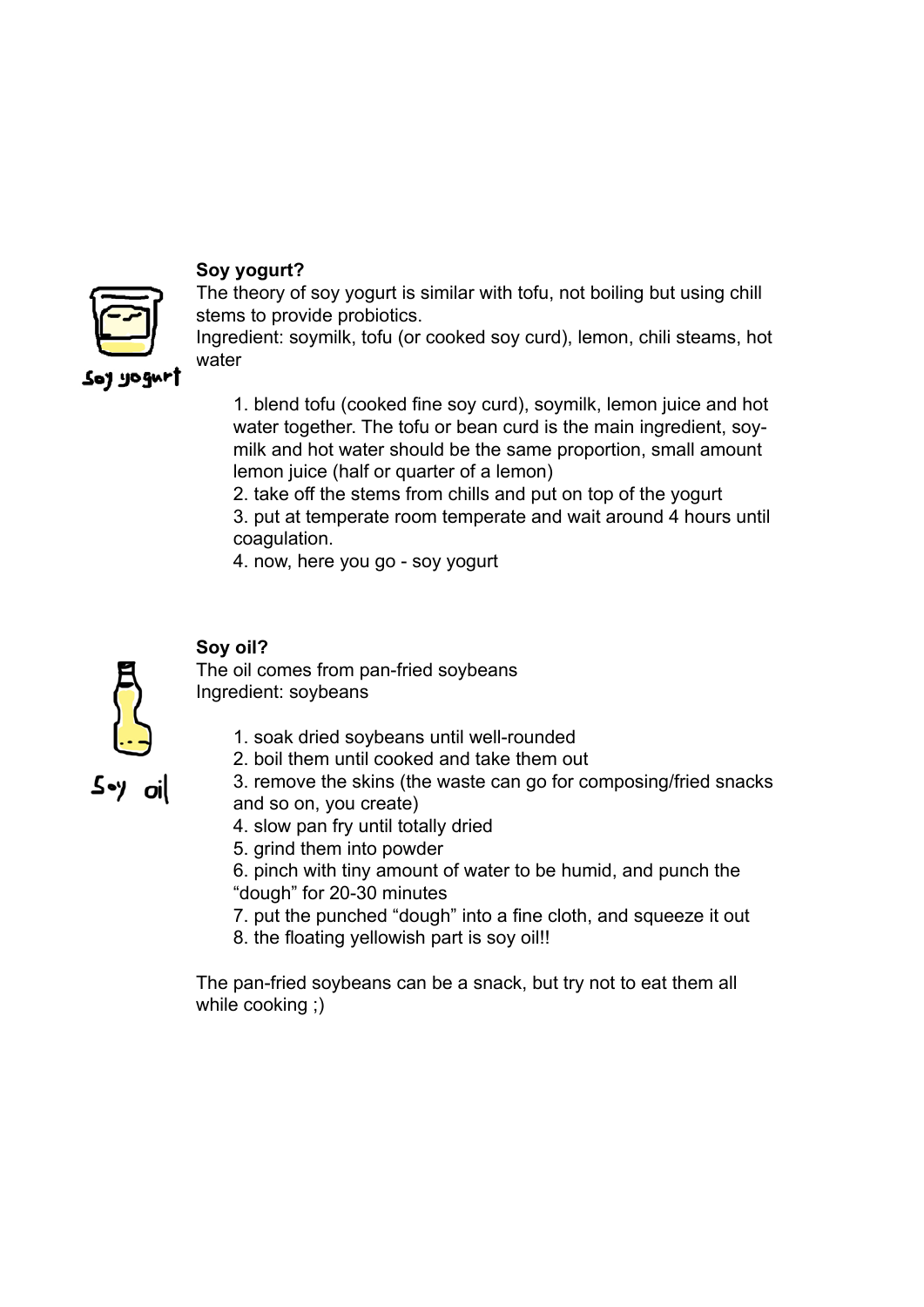

there are so many posibilities with soy actually you can do the same with chickpeas make your food out of commercial market

your recipe here:

**?**

if you want, please share with us, share with the world enjoy your adventure!

CONTACT:

SUN CHANG sunchang080688@gmail.com

YOUNWON SOHN yourwonsohn@gmail.com